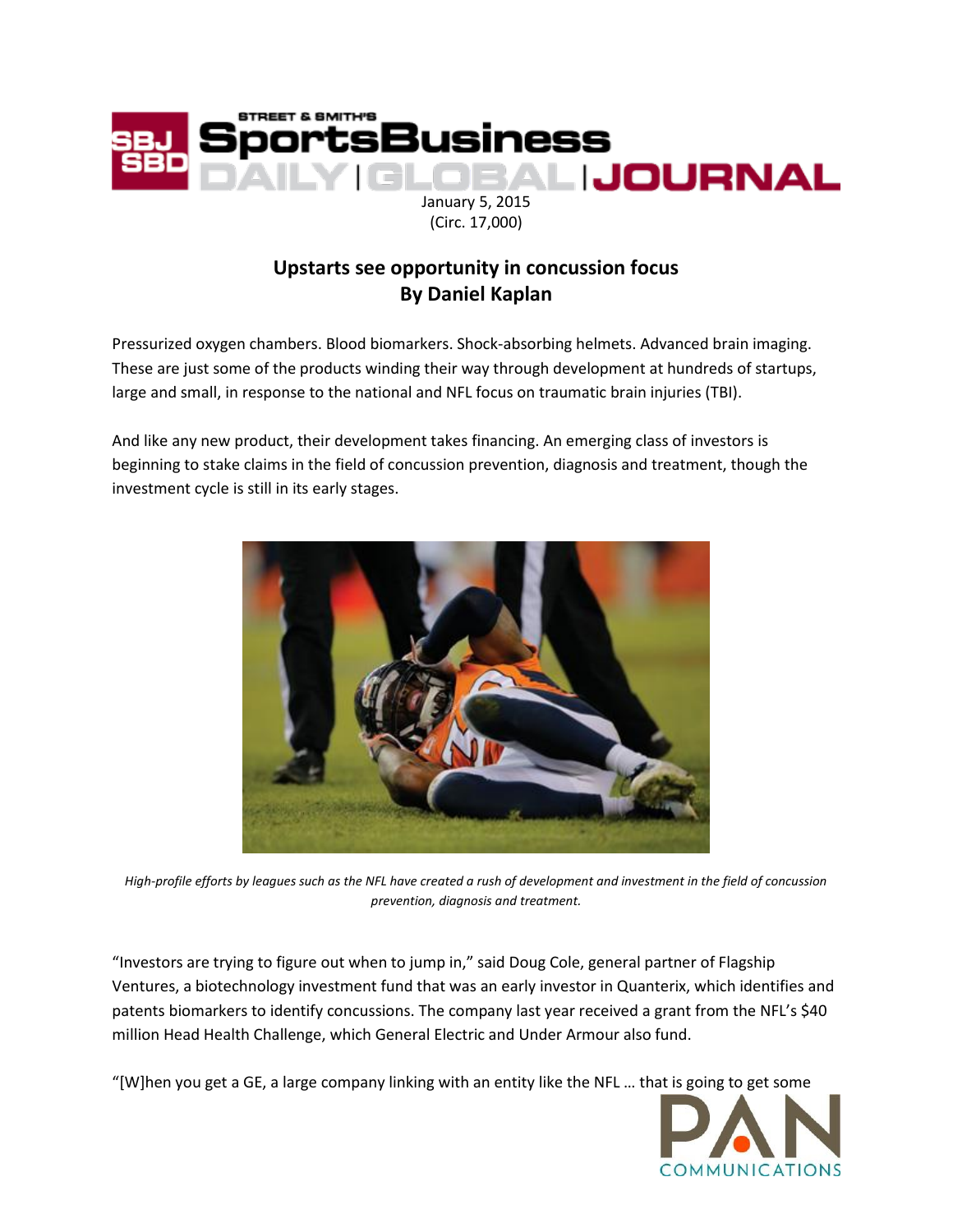investors' attention," Cole added.

ImmunArray, which also identifies and patents biomarkers — essentially molecules in the blood that signal, in the case of TBI, when a concussive episode has occurred — also won a Head Health grant last year. Now, the company plans to raise \$10 million in the coming months and has hired Cary Street Partners, a Richmond, Va., investment bank, to raise the money.

"This is a very important time in our company's history, and it will require capital to do it right," said Donna Edmonds, ImmunArray's chairman of the board.

## **Turnkey Sports Poll**

The following are results of the Turnkey Sports Poll taken in December. The survey covered more than 2,000 senior-level sports industry executives spanning professional and college sports.

If you had the opportunity to invest in a startup related to sports, in which of the following type of companies would you be most likely to invest?

| Data analytics            | 41% |
|---------------------------|-----|
| Fantasy sports technology | 21% |
| Social media technology   | 15% |
| Injury prevention         | 12% |
| 3-D viewing technology    | 5%  |
| Video games               | 2%  |
| Not sure / No response    | 4%  |

A startup company focused on which sports level would generally offer the best investment opportunity?

| Professional           | 47% |
|------------------------|-----|
| Youth                  | 26% |
| College                | 22% |
| Not sure / No response | 5%  |
|                        |     |

 $\blacksquare$  If you had the opportunity to invest in any type of startup, would the company be in sports or a different industry? Different industry 60%

| Sports                 | 30% |
|------------------------|-----|
| Not sure / No response | 10% |

Source: Turnkey Sports & Entertainment in conjunction with SportsBusiness Journal. Turnkey Intelligence specializes in research, measurement and lead generation for brands and properties. Visit www.turnkeyse.com.

CVAC Systems, which makes pressurized air pods that have had some success in treating concussion victims, recently hired Livingston Securities to seek new investors willing to fund the \$10 million to \$20 million the company needs to pay for largescale studies of its technology.

"This company is the Tesla Motors of concussions," said Scott Livingston, founder of the eponymously named firm that is focusing on the area. "There is tremendous investment interest in concussion detection and treatment."

In CVAC's case, Livingston compares the podmaker to Tesla because, like the electric car company, initial funding is coming from customers. One enthusiastic customer, who is an investor who asked to remain anonymous, even hosted SportsBusiness Journal in his spacious Manhattan apartment to take a test run in the pod. It is believed to be the only residence in New York City with the pod, which technically is called a hypobaric pressure chamber. The chamber simulates high altitudes, which may stimulate the body's healing mechanisms.

"Our orders have been taking off, our prices have gone up by 55 percent in the last four months," said Allen Ruszkowski, president and CEO at CVAC. Competitive athletes, including Novak Djokovic, have used the company's pressure chambers (see related story, Page 19). The list price of the chambers is now \$129,000.

Part of the challenge for investors is weeding through the

companies. The NFL received nearly 900 submissions for its Health Challenge, though some of those were from government agencies and universities.

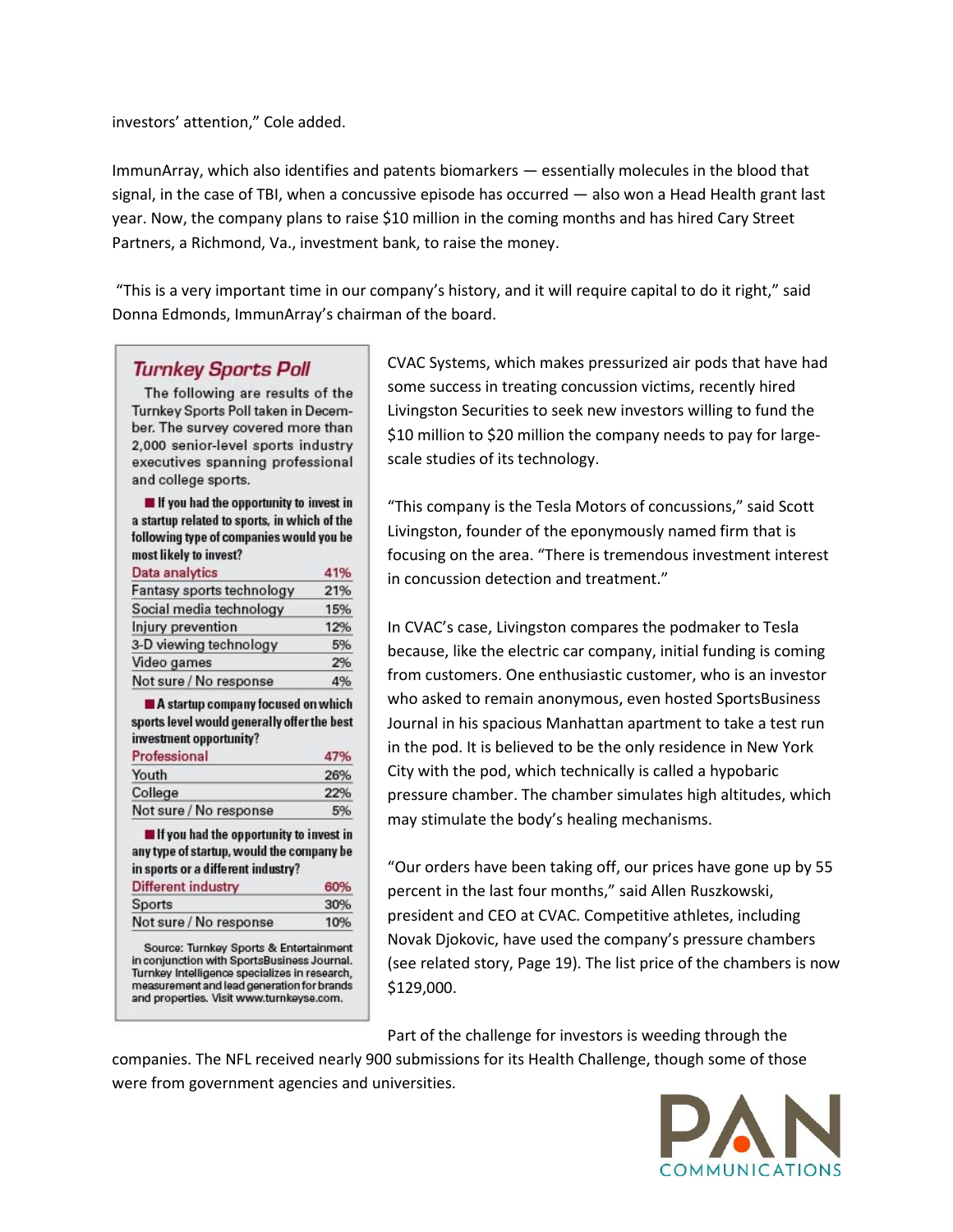Take the sensor market, which aims to design chips, implanted in helmets and other football equipment, to measure the velocity of hits.

"The sensor space is the wild, wild west," said Chad Hollings-worth, vice president of business development for Triax, one of the companies in the field. "A lot of people are trying a lot of things. Most of [what] you read is written by a PR team by one of the companies."

Family and friends, Hollingsworth said, so far fund Triax but venture capital money is available. "We know we could get money from professional investors," he said. "If you want the VC money it is definitely there, but it is at a valuation where they own the company."

The sensor market is not unique in offering opportunity, but confusion to investors. In brain imaging, companies are also scrambling to come up with products that do more than traditional CT scans and MRIs.

"Investors know it is a potentially big space, but they don't know what company to back," said James Thompson, chief strategy officer and chief technical officer of Evoke Neuroscience, which makes portable assessment modules to measure brain functions. "There is so much going on, what is effective, what is the regulatory status, will it require FDA approval?"

Concussions and head trauma only in the last decade have become major areas of public focus. The NFL began to shift its position after 2009 congressional hearings trained attention to the issue. So it's in part why the science of concussions is not as far along as many other life-science research areas.

"The field is emerging, it is important, and worth investing in … and it is much more complicated than a lot of us had anticipated," said ImmunArray's Edmonds.

If successful, then blood tests could be quickly taken on sidelines and analyzed to see if a player has a concussion.

Edmonds is a proponent of money flowing to more established operators. She has an extensive background in medical startups, first in the cardiovascular field, and now through biomarkers. ImmunArray initially has been funded through Virginia Life Sciences Investments.

"There is a lot of early investments looking to capitalize on the high-profile problem," she said. "Leadership in the field is concerned about opportunistic investments being made in products and services that have not been studied and validated."

In fact, she pointed out that the number of submissions to the NFL's Head Health Challenge is somewhat troubling.